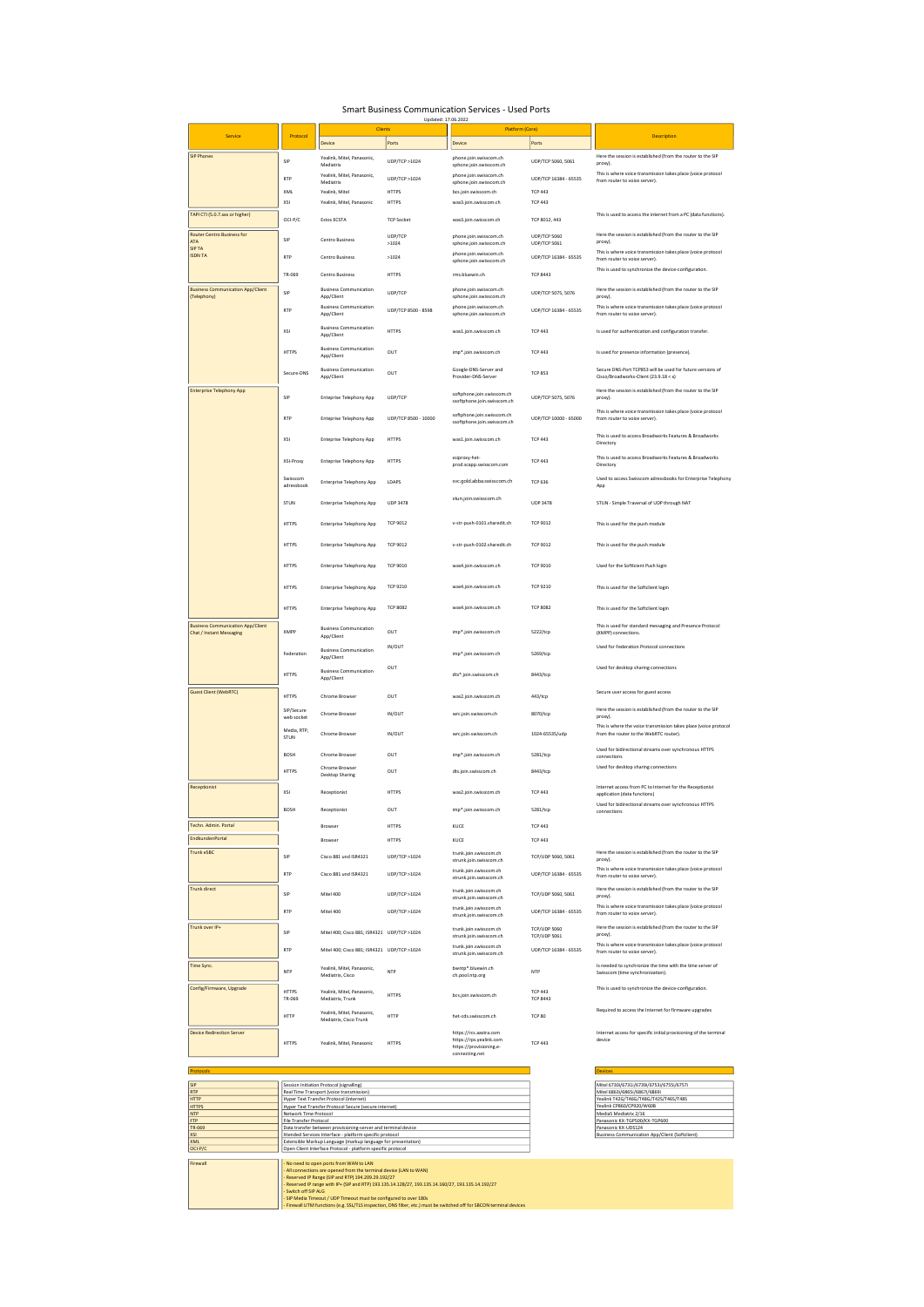## Managed Business Communication Services - Used Ports

|                                                                      |                          |                                             |                      | Updated: 17.06.2022                                                                        |                                   |                                                                                                                                                   |
|----------------------------------------------------------------------|--------------------------|---------------------------------------------|----------------------|--------------------------------------------------------------------------------------------|-----------------------------------|---------------------------------------------------------------------------------------------------------------------------------------------------|
| Service                                                              | Protocol                 |                                             | <b>Clients</b>       | <b>Platform (Core)</b>                                                                     |                                   |                                                                                                                                                   |
|                                                                      |                          | Device                                      | Ports                | Device                                                                                     | Ports                             | <b>Description</b>                                                                                                                                |
| <b>SIP Phones</b>                                                    | SIP                      | Yealink, Mitel, Panasonic,<br>Mediatrix     | UDP/TCP >1024        | sip.join.swisscom.ch<br>ssip.join.swisscom.ch                                              | UDP/TCP 5060, 5061                | Here the session is established (from the router to the SIP<br>proxy).                                                                            |
|                                                                      | <b>RTP</b>               | Yealink, Mitel, Panasonic,<br>Mediatrix     | UDP/TCP >1024        | sip.join.swisscom.ch<br>ssip.join.swisscom.ch                                              | UDP/TCP 16384 - 65535             | This is where voice transmission takes place (voice protocol<br>from router to voice server).                                                     |
|                                                                      | XML                      | Yealink, Mitel                              | <b>HTTPS</b>         | acs.join.swisscom.ch                                                                       | <b>TCP 443</b>                    |                                                                                                                                                   |
|                                                                      | XSI                      | Yealink, Mitel                              | <b>HTTPS</b>         | was3.join.swisscom.ch                                                                      | <b>TCP 443</b>                    |                                                                                                                                                   |
| TAPI CTI (5.0.7.xxx or higher)                                       | OCI-P/C                  | Estos ECSTA                                 | <b>TCP Socket</b>    | was3.join.swisscom.ch                                                                      | TCP 8012, 443                     | This is used to access the internet from a PC (data functions).                                                                                   |
| <b>Business Communication App/Client</b><br>(Telephony)              | SIP                      | <b>Business Communication</b><br>App/Client | UDP/TCP              | sip.join.swisscom.ch<br>ssip.join.swisscom.ch                                              | UDP/TCP 5075, 5076                | Here the session is established (from the router to the SIP<br>proxy).                                                                            |
|                                                                      | <b>RTP</b>               | <b>Business Communication</b><br>App/Client | UDP/TCP 8500 - 8598  | sip.join.swisscom.ch<br>ssip.join.swisscom.ch                                              | UDP/TCP 16384 - 65535             | This is where voice transmission takes place (voice protocol<br>from router to voice server).                                                     |
|                                                                      | XSI                      | <b>Business Communication</b><br>App/Client | <b>HTTPS</b>         | was1.join.swisscom.ch                                                                      | <b>TCP 443</b>                    | Is used for authentication and configuration transfer.                                                                                            |
|                                                                      | <b>HTTPS</b>             | <b>Business Communication</b><br>App/Client | OUT                  | imp*.join.swisscom.ch                                                                      | <b>TCP 443</b>                    | Is used for presence information (presence).                                                                                                      |
|                                                                      | Secure-DNS               | <b>Business Communication</b><br>App/Client | OUT                  | Google-DNS-Server and<br>Provider-DNS-Server                                               | <b>TCP 853</b>                    | Secure DNS-Port TCP853 will be used for future versions of<br>Cisco/Broadworks-Client (23.9.18 < x)                                               |
| <b>Enterprise Telephony App</b>                                      | SIP                      | <b>Enteprise Telephony App</b>              | UDP/TCP              | softphone.join.swisscom.ch<br>ssoftphone.join.swisscom.ch                                  | UDP/TCP 5075, 5076                | Here the session is established (from the router to the SIP<br>proxy).                                                                            |
|                                                                      | <b>RTP</b>               | <b>Enteprise Telephony App</b>              | UDP/TCP 8500 - 10000 | softphone.join.swisscom.ch<br>ssoftphone.join.swisscom.ch                                  | UDP/TCP 10000 - 65000             | This is where voice transmission takes place (voice protocol<br>from router to voice server).                                                     |
|                                                                      | XSI                      | <b>Enteprise Telephony App</b>              | <b>HTTPS</b>         | was1.join.swisscom.ch                                                                      | <b>TCP 443</b>                    | This is used to access Broadworks Features & Broadworks<br>Directory                                                                              |
|                                                                      | XSI-Proxy                | <b>Enteprise Telephony App</b>              | <b>HTTPS</b>         | xsiproxy-het-prod.scapp.swisscom.com                                                       | <b>TCP 443</b>                    | This is used to access Broadworks Features & Broadworks<br>Directory                                                                              |
|                                                                      | Swisscom<br>adressbook   | <b>Enterprise Telephony App</b>             | LDAPS                | svc.gold.abba.swisscom.ch                                                                  | <b>TCP 636</b>                    | Used to access Swisscom adressbooks for Enterprise<br><b>Telephony App</b>                                                                        |
|                                                                      | STUN                     | <b>Enterprise Telephony App</b>             | <b>UDP 3478</b>      | stun.join.swisscom.ch                                                                      | <b>UDP 3478</b>                   | STUN - Simple Traversal of UDP through NAT                                                                                                        |
|                                                                      | <b>HTTPS</b>             | <b>Enterprise Telephony App</b>             | <b>TCP 9012</b>      | v-str-push-0101.sharedit.ch                                                                | <b>TCP 9012</b>                   | This is used for the push module                                                                                                                  |
|                                                                      | <b>HTTPS</b>             | <b>Enterprise Telephony App</b>             | <b>TCP 9012</b>      | v-str-push-0102.sharedit.ch                                                                | TCP 9012                          | This is used for the push module                                                                                                                  |
|                                                                      | <b>HTTPS</b>             | <b>Enterprise Telephony App</b>             | <b>TCP 9010</b>      | was4.join.swisscom.ch                                                                      | <b>TCP 9010</b>                   | Used for the SoftIcient Push login                                                                                                                |
|                                                                      | <b>HTTPS</b>             | <b>Enterprise Telephony App</b>             | <b>TCP 9210</b>      | was4.join.swisscom.ch                                                                      | <b>TCP 9210</b>                   | This is used for the Softclient login                                                                                                             |
|                                                                      | <b>HTTPS</b>             | <b>Enterprise Telephony App</b>             | <b>TCP 8082</b>      | was4.join.swisscom.ch                                                                      | <b>TCP 8082</b>                   | This is used for the Softclient login                                                                                                             |
| <b>Business Communication App/Client</b><br>Chat / Instant Messaging | <b>XMPP</b>              | <b>Business Communication</b><br>App/Client | OUT                  | imp*.join.swisscom.ch                                                                      | 5222/tcp                          | This is used for standard messaging and Presence Protocol<br>(XMPP) connections.                                                                  |
|                                                                      | Federation               | <b>Business Communication</b><br>App/Client | IN/OUT               | imp*.join.swisscom.ch                                                                      | 5269/tcp                          | Used for Federation Protocol connections                                                                                                          |
|                                                                      | <b>HTTPS</b>             | <b>Business Communication</b><br>App/Client | OUT                  | dts*.join.swisscom.ch                                                                      | 8443/tcp                          | Used for desktop sharing connections                                                                                                              |
| <b>Guest Client (WebRTC)</b>                                         | <b>HTTPS</b>             | Chrome Browser                              | OUT                  | was2.join.swisscom.ch                                                                      | 443/tcp                           | Secure user access for guest access                                                                                                               |
|                                                                      | SIP/Secure<br>web socket | Chrome Browser                              | IN/OUT               | wrc.join.swisscom.ch                                                                       | 8070/tcp                          | Here the session is established (from the router to the SIP<br>proxy).                                                                            |
|                                                                      | Media, RTP,<br>STUN      | Chrome Browser                              | IN/OUT               | wrc.join.swisscom.ch                                                                       | 1024-65535/udp                    | This is where the voice transmission takes place (voice<br>protocol from the router to the WebRTC router).                                        |
|                                                                      | <b>BOSH</b>              | Chrome Browser                              | OUT                  | imp*.join.swisscom.ch                                                                      | 5281/tcp                          | Used for bidirectional streams over synchronous HTTPS<br>connections                                                                              |
|                                                                      | <b>HTTPS</b>             | Chrome Browser<br><b>Desktop Sharing</b>    | OUT                  | dts.ioin.swisscom.ch                                                                       | 8443/tcp                          | Used for desktop sharing connections                                                                                                              |
| Receptionist                                                         | XSI                      | Receptionist                                | <b>HTTPS</b>         | was2.join.swisscom.ch                                                                      | <b>TCP 443</b>                    | Internet access from PC to Internet for the Receptionist<br>application (data functions)<br>Used for bidirectional streams over synchronous HTTPS |
|                                                                      | <b>BOSH</b>              | Receptionist                                | OUT                  | imp*.join.swisscom.ch                                                                      | 5281/tcp                          | connections                                                                                                                                       |
| Techn. Admin. Portal                                                 |                          | Browser                                     | <b>HTTPS</b>         | Extranet                                                                                   | <b>TCP 443</b>                    |                                                                                                                                                   |
| <b>EndkundenPortal</b>                                               |                          | Browser                                     | <b>HTTPS</b>         | Extranet                                                                                   | <b>TCP 443</b>                    |                                                                                                                                                   |
| Time Sync.                                                           | <b>NTP</b>               | Yealink, Mitel, Panasonic,<br>Mediatrix     | <b>NTP</b>           | bwntp*.bluewin.ch<br>ch.pool.ntp.org                                                       | <b>NTP</b>                        | Is needed to synchronize the time with the time server of<br>Swisscom (time synchronization).                                                     |
| Config/Firmware, Upgrade                                             | <b>HTTPS</b><br>TR-069   | Yealink, Mitel, Panasonic,<br>Mediatrix     | <b>HTTPS</b>         | acs.join.swisscom.ch                                                                       | <b>TCP 443</b><br><b>TCP 8443</b> | This is used to synchronize the device-configuration.                                                                                             |
|                                                                      | <b>HTTP</b>              | Yealink, Mitel, Panasonic,<br>Mediatrix     | <b>HTTP</b>          | het-cds.swisscom.ch                                                                        | <b>TCP 80</b>                     | Required to access the Internet for firmware upgrades                                                                                             |
| <b>Device Redirection Server</b>                                     | <b>HTTPS</b>             | Yealink, Mitel, Panasonic                   | <b>HTTPS</b>         | https://rcs.aastra.com<br>https://rps.yealink.com<br>https://provisioning.e-connecting.net | <b>TCP 443</b>                    | Internet access for specific initial provisioning of the terminal<br>device                                                                       |

| <b>SIP</b>   | Session Initiation Protocol (signalling)                      | Mitel 6865i/6867i/                             |
|--------------|---------------------------------------------------------------|------------------------------------------------|
| <b>RTP</b>   | Real Time Transport (voice transmission)                      | Yealink T42G/46G/T42S/T46S                     |
| <b>HTTP</b>  | Hyper Text Transfer Protocol (internet)                       | Yealink CP860/CP920                            |
| <b>HTTPS</b> | Hyper Text Transfer Protocol Secure (secure internet)         | Media5 Mediatrix 2/16                          |
| <b>NTP</b>   | Network Time Protocol                                         | Panasonic KX-TGP500/KX-TGP600                  |
| <b>FTP</b>   | File Transfer Protocol                                        | Panasonic KX-UDS124                            |
| TR-069       | Data transfer between provisioning-server and terminal device | Business Communication App/Client (Softclient) |
| XSI          | Xtended Services Interface - platform specific protocol       |                                                |
| <b>INAX</b>  | Extensible Markun Language (markun language for presentation) |                                                |

Devices

| Hyper Text Transfer Protocol (internet)                                                                              | Yealink CP860/CP920                            |
|----------------------------------------------------------------------------------------------------------------------|------------------------------------------------|
| Hyper Text Transfer Protocol Secure (secure internet)                                                                | Media5 Mediatrix 2/16                          |
| Network Time Protocol                                                                                                | Panasonic KX-TGP500/KX-TGP600                  |
| File Transfer Protocol                                                                                               | Panasonic KX-UDS124                            |
| Data transfer between provisioning-server and terminal device                                                        | Business Communication App/Client (Softclient) |
| Xtended Services Interface - platform specific protocol                                                              |                                                |
| Extensible Markup Language (markup language for presentation)                                                        |                                                |
| Open Client Interface Protocol - platform specific protocol                                                          |                                                |
|                                                                                                                      |                                                |
| - No need to open ports from WAN to LAN                                                                              |                                                |
| - All connections are opened from the terminal device (LAN to WAN)                                                   |                                                |
| - Reserved IP Range (SIP and RTP) 194,209,29,192/27                                                                  |                                                |
| - Switch off SIP ALG                                                                                                 |                                                |
| - SIP Media Timeout / UDP Timeout must be configured to over 180s                                                    |                                                |
| - Firewall UTM functions (e.g. SSL/TLS inspection, DNS filter, etc.) must be switched off for SBCON terminal devices |                                                |
|                                                                                                                      |                                                |

Protocols